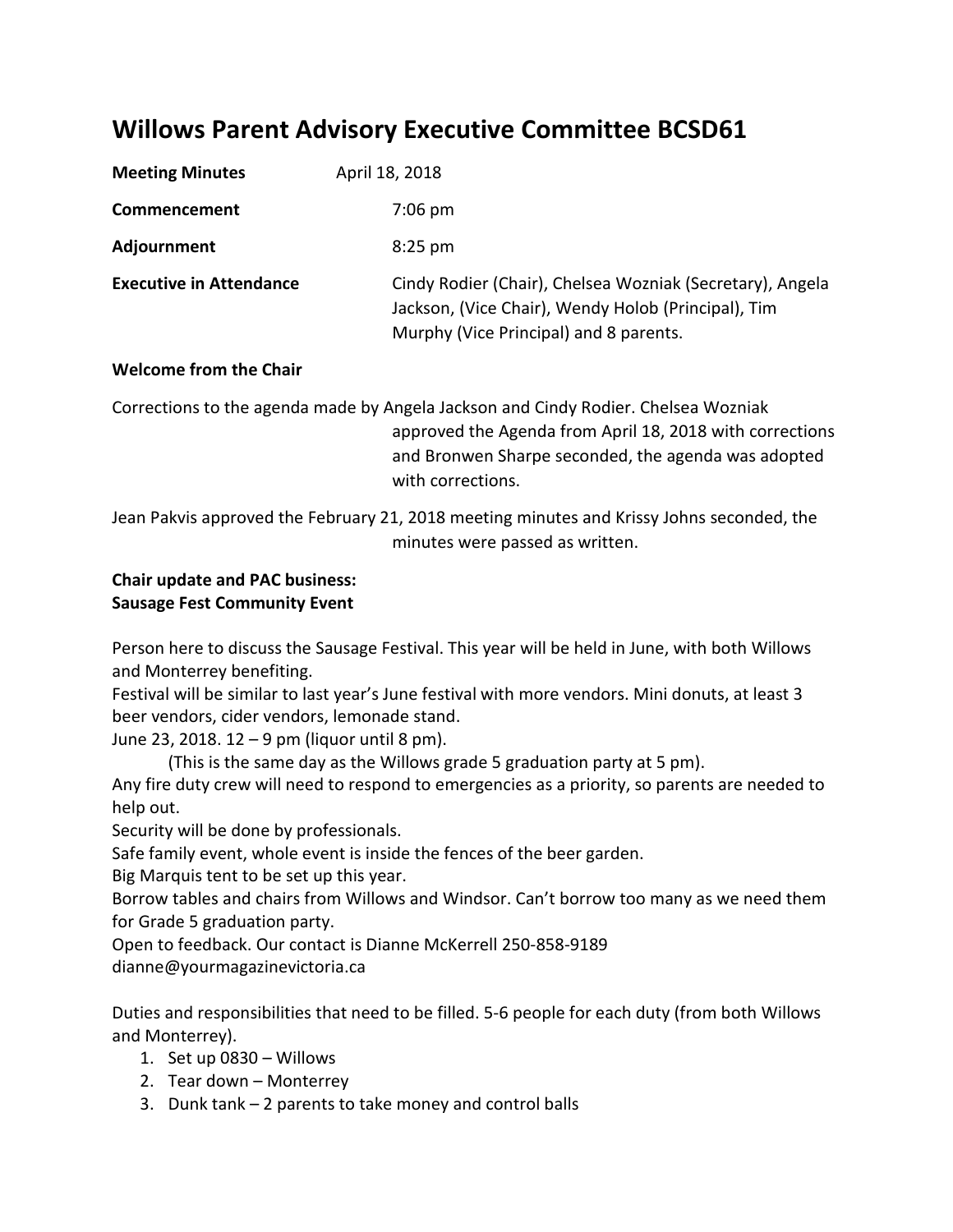- 4. Food stations. Any food safe volunteers great.
- 5. Ticket sales
- 6. Bouncy Castle supervision at all times
- 7. 50/50 ticket sales
- 8. First Aid don't need any first aid, but with first aid would be great
- 9. Runner position. Running between positions to collect money and make change. Does anyone need anything or can I help?
- 10. Firemen in uniform this year at the front gate. Parents could help there as well.

## **Action item: Cindy sends Angela final numbers, Angela creates a sign-up genius and sends it back to Cindy for distribution to Willows and Monterrey.**

## **Empty PAC positions to be filled**

Vice Chair, Secretary to be filled. Assistant Treasurer, as a suggested new position to support the Treasurer. Welcome Committee coordinator, need a new person. VCPAC rep needed.

## **Action item: Cindy to write up about each position and send out to parents to seek new members.**

## **Crossing Guard contact**

Contract ends with Beacon Services at the end of the school year. Will discuss paying for this service at our executive budget meeting at the school on Sunday April 22, 2018 during the rehearsals. At 1330 in the library. Need to petition municipality of Oak Bay, SD61, Kiwanis, Rotary, Lions Crossing guard safety gear is available from Beacon for whoever takes on the role.

## **Action Item: Cindy to speak with all the above named organizations about funding our crossing guards. A plan for September is needed urgently.**

## **Blossom Tree Festival**

May 17, 2018. Angela can't attend, no one has stepped up, we need to change the date.

**Action Item: Angela to discuss a new date with Wendy and get back to us on Plan B.**

## **Bike to School Week**

Jackie Lines, will coordinate again this year. May 7-11. Bike Roadeo on May 10 for grade 4s.

## **Oak Bay Tea Party Parade**